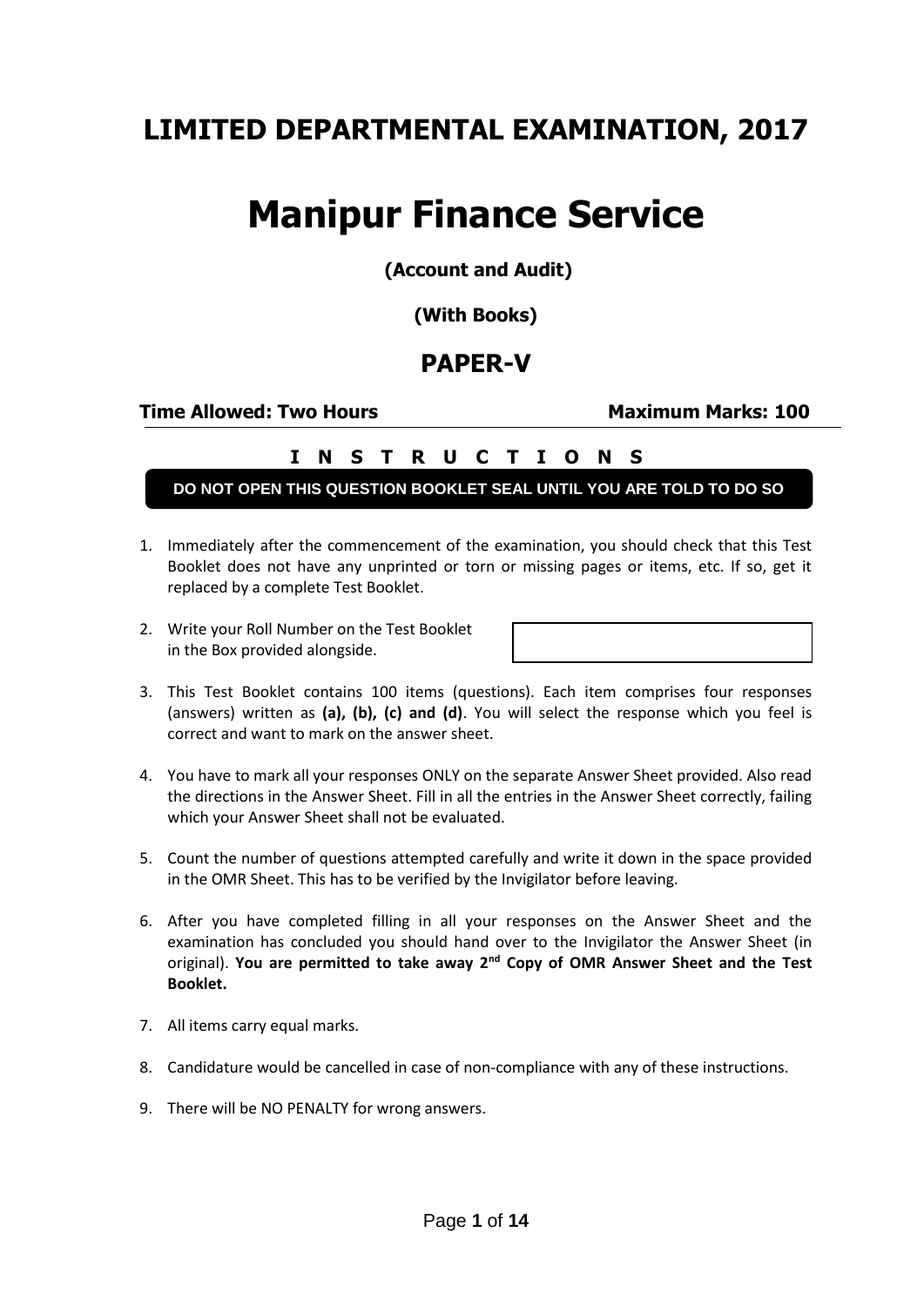#### **Question Starts**

1. The combined Finance and Revenue Accounts of the Union and State Governments are prepared by -

(a) Indian Audit and Accounts Department ;

(b) Central Accounting Organisations of the Union Government ;

(c) Indian Accounts Department ;

(d) Comptroller and Auditor General of India.

2. The person whose duty it was to check such accounts became known as the auditor, the word being derived from the word 'Audire' which is a -

- (a) French word ;
- (b) Greek word ;
- (c) Japanese word ;
- (d) Latin word.

3. From January 26, 1950 (the date of commencement of the Constitution), as per Structure of Administration, India has been constituted into a Union of States comprising -

(a) 25 States and 7 Union Territories ;

(b) 27 States and 6 Union Territories ;

(c) 29 States and 7 Union Territories ;

(d) 32 States and 7 Union Territories.

4. The executive power of the Union vests in the -

- (a) Lok Sabha ;
- (b) Rajya Sabha ;
- (c) President ;
- (d) Prime Minister.

5. The executive power of the State vests in the -

- (a) Legislature ;
- (b) Chief Minister ;
- (c) Governor ;
- (d) Chief Secretary.

6. As per Article \_\_\_\_ of the Constitution of India, each State has a separate Consolidated Fund entitled the 'Consolidated Fund of the State' into which the revenues received by the Government of the State, loans raised by that Government by the issue of Treasury Bills, loans or ways and means advances and moneys received by that Government in repayment of loans are credited and from which the expenditure of the State, when authorized by the appropriate Legislature, is met -

- (a) Article 265 ;
- (b) Article 266 ;
- (c) Article 267 ;
- (d) Article 268.

7. A statement of its estimated annual receipts and expenditure is prepared by each Government and presented to its Legislature. The Union Territory |Governments present the Statement to its Legislature with the previous approval of the President. This 'Annual Financial Statement' is commonly known as the -

(a) Statement of Accounts ;

(b) Statement of Receipt and Expenditure ;

(c) Statement of Receipt and Payment ;

(d) Budget.

8. In order to have a meaningful reflection of the national development effort and also as a means for evaluating the progress of projects against set targets as well as to serve as a tool for securing the efficient management of operations entrusted to the Administration, a system of has been introduced both at the Centre and in the States.

- (a) Action Plan ;
- (b) Rapid Action Target ;
- (c) Performance Budgeting ;
- (d) Zero Base Budgeting.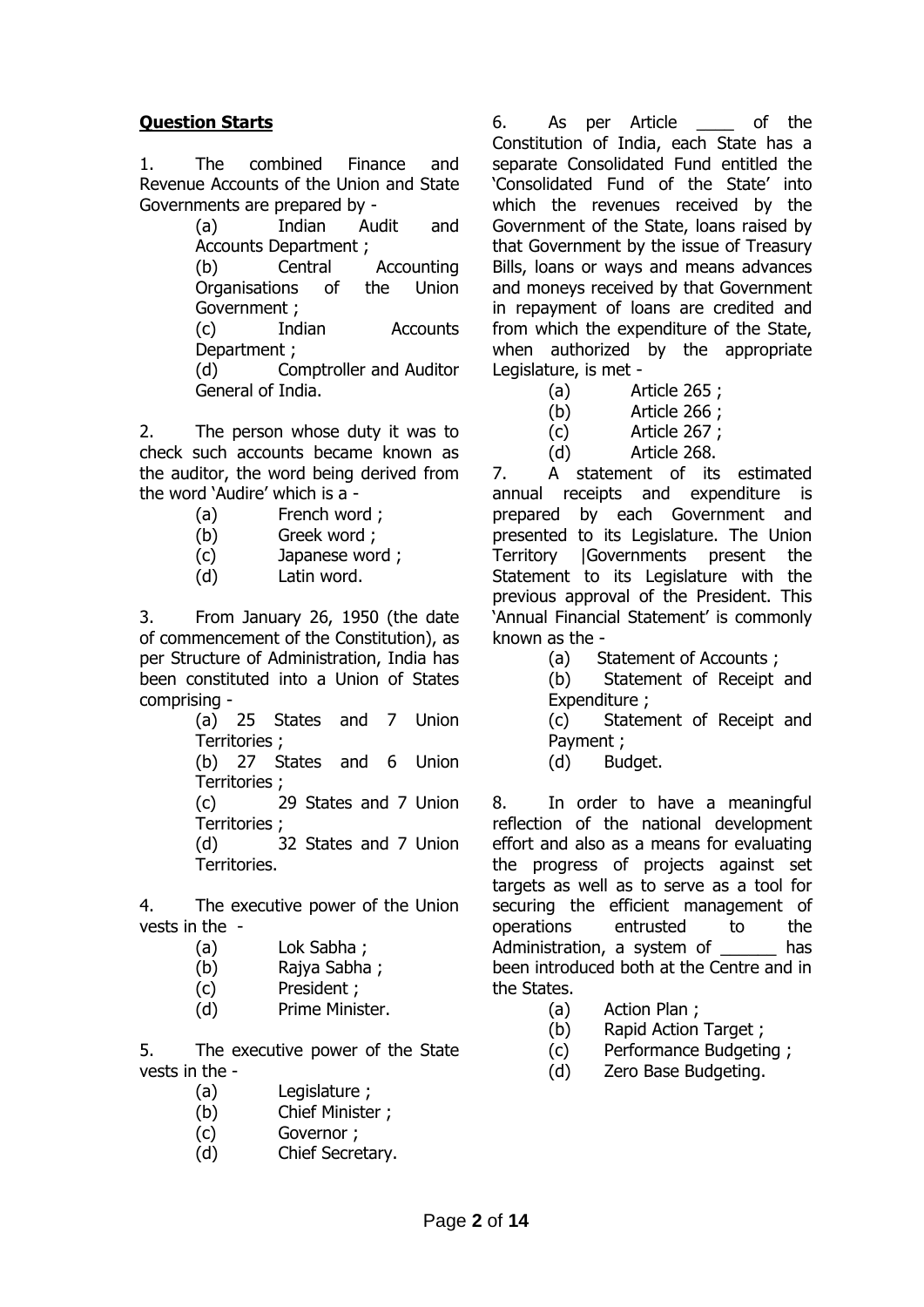9. The Finance Bill containing the annual taxation proposals is considered and passed by the Legislatures only after the Demands for Grants have been Voted and the total expenditure is known. Then it enters the Statute as the

- (a) Finance Act ;
- (b) Appropriation Act ;

(c) Public Debt Act ;

(d) Contingency Fund of India Act.

10. The term 'Ways and Means' refers to methods of maintaining the Government's daily cash balance at a level sufficient to meet its day-to-day requirements. All moneys received by or on behalf of Government either as dues of Government or by way of deposits, remittance or otherwise enter into the cash balance. The \_\_\_\_ acts as the Banker to the Central and State Government (except Jammu and Kashmir and Sikkim).

- (a) State Bank of India ;
- (b) United Bank of India ;
- (c) Central Bank ;
- (d) Reserve Bank.

11. Generally, the current receipts of Governments fall short of the current expenditure during the earlier part of the financial year and sometime exceptionally heavy payments in excess of cash balance have also to be made. In such cases, the Central Government borrows from the Reserve Bank against issue of whenever necessary, for replenishing its cash balance.

- (a) Fully-Vouched Contingent Bill ;
- (b) Scale-Regulated Contingent Bill
- (c) Countersigned Contingent Bill ;
- (d) Treasury Bills.

12. All the States are divided into a number of 'districts' and at the headquarters of each district there is a Government treasury called the with one or more sub-treasuries.

- (a) State Treasury ;
- (b) Directorate of Treasury ;
- (c) District Treasury ;
- (d) Government Treasury.

13. The Treasury Rules of each State Government provide that moneys may be received and payments made on behalf of the State Government, as well as Union Government, including Union Territory Governments and other State Governments. After the departmentalization of accounts of the Union Government, however, only certain limited category of transactions relating to the Union Government are permitted to be routed through the and such transactions are initially taken under 'Suspense' pending settlement by cheque / demand draft with the Pay and Accounts Officer of the Ministry / Department concerned, by the Accountant General.

- (a) Sub-Treasury ;
- (b) District Treasury ;
- (c) State Treasury ;
- (d) Government Treasury.

14. At present, only the Loans / Grants from the Central Government to the States and the repayments of the loans and the interest by the State Governments to the Centre are settled through the medium of the and in other cases, the

- system is of settlement by cheque /draft.
	- (a) Controller of Accounts ;
	- (b) Director General of Accounts ;
	- (c) Comptroller & Auditor General
	- (d) Central Accounts Section of the Reserve Bank.

15. The initial accounts of receipts and payments on behalf of the State Governments are maintained at the State Treasuries in the respective States who compile and render them monthly to the \_\_\_\_\_\_ concerned.

> (a) Controller of Accounts of the Department ;

- (b) Pay and Accounts Office ;
- (c) Accountant General ;

(d) Director General of Accounts.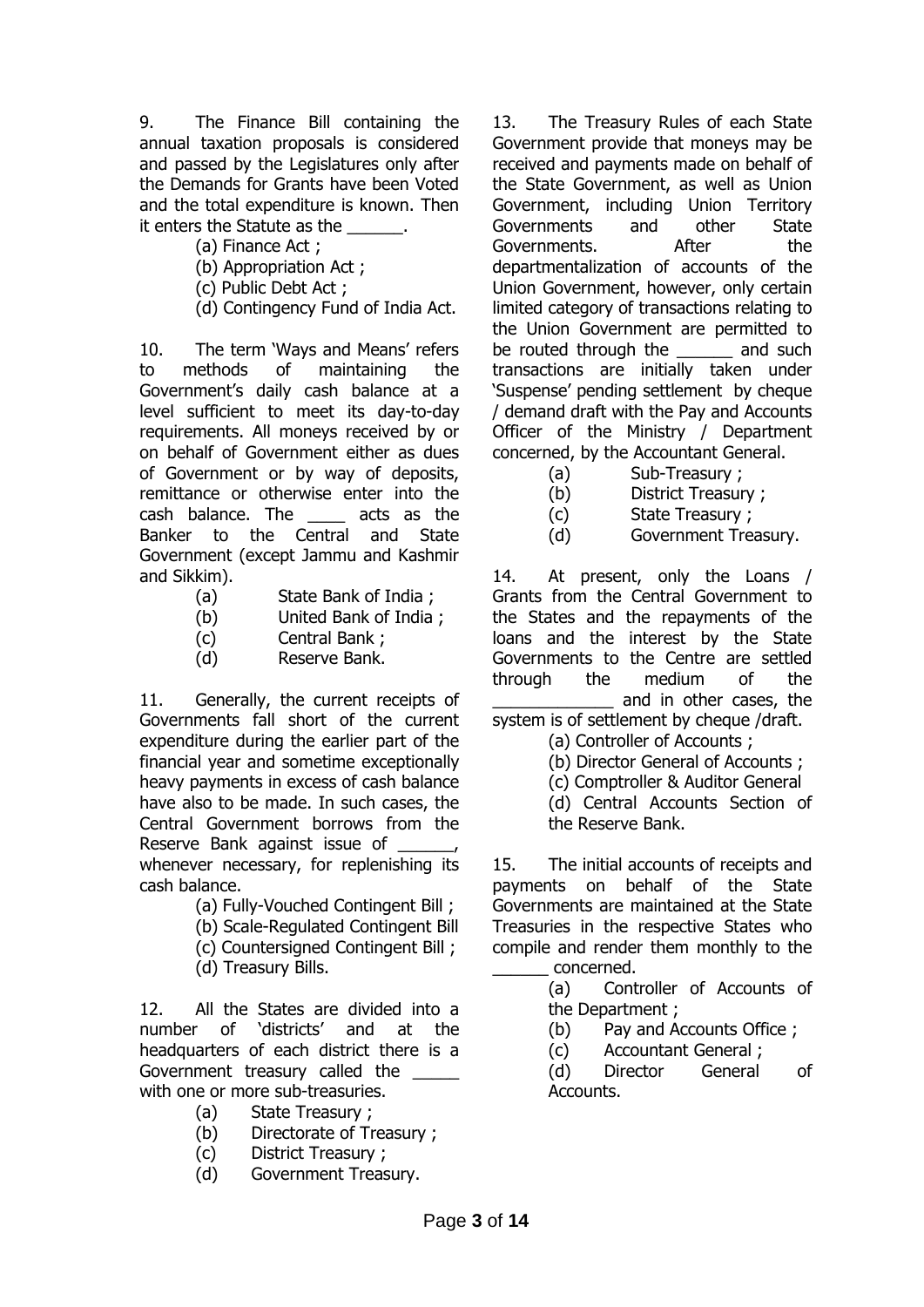16. An important duty of Audit in relation to borrowings is to see that the proceeds of loans are properly brought to account and that they are expended only on objects for which the loans were originally raised or to which borrowed moneys may properly be applied in accordance with the sound principles of

- (a) Public Debt ;
- (b) Institutional Finance ;
- (c) Public Finance ;
- (d) Private Finance.

17. The currency of India consists of coins issued under the Indian Coinage Act, 1906, as amended from time to time, one rupee notes issued by the Ministry of Finance and bank notes issued by Reserve Bank of India. Under the provisions of the Reserve Bank of India Act, 1934, the sole right to issue bank notes in India has been vested in the Reserve Bank with effect from April, \_\_\_\_.

| (a) | 1934; |
|-----|-------|
| (b) | 1935; |
| (c) | 1936; |
| (d) | 1937. |

18. Bank notes issued by the Reserve Bank are of denominational value of two rupees, five rupees, ten rupees and one hundred rupees in Ashoka Pillar and designs and are legal tender throughout India.

- (a) Rajendra Prasad ;
- (b) Krishnamachari ;
- (c) Mahatma Gandhi
- (d) Jawaharlal Nehru.

19. At treasuries and sub-treasuries situated at places where there is no branchy or agency of the Bank, Government holds the \_\_\_\_\_\_\_ responsible for keeping sufficient funds to meet all Government disbursements and for maintaining the balances as low as possible in order that money may not be locked up unnecessarily.

- (a) Ministry of Finance ;
- (b) Governor of RBI ;
- (c) Currency Officers ;
- (d) Treasury Officer.

20. The transfer of funds between treasuries and sub-treasuries and branches and agencies of the Reserve Bank is effected for the most part through the medium of currency chests belonging to the \_\_\_\_\_\_.

- (a) Ministry of Home Affairs ;
- (b) Ministry of Finance ;
- (c) Controller of Accounts ;
- (d) Reserve Bank of India.

21. Assuming that there are no transactions elsewhere, the deposit of currency and bank notes in a currency chest decreases the amount of such notes in circulation and the deposit of rupees and rupee notes in the chest increases the assets of the

(a) Department of Currency Management ; (b) Department of Education and Protection Department (c) Issue Department of the Bank ;

(d)Department of Banking Regulation.

22. With the phenominal growth and in the functions of Government involving huge outlays, accounts acquired a new dimension and the necessity for a more meaningful classification of transactions for presentation of Government operation in term s of functions, programmes and activities was actually felt. A team () set up by the Government of India went into this question and made recommendations for reforming the structure of budget and accounts.

- (a) Bhattacharjee Committee ;
- (b) Ambedkar Committee ;
- (c) Mukherjee Committee ;
- (d) Patel Bhai Committee.

23. The recommendations of the team were accepted by the Government of India and the Comptroller and Auditor-General of India, with the approval of the President, prescribed revised classification Government transactions which were given effect to from \_\_\_\_\_ , by the Union, State and Union Territory Governments.

| (a) | 1972-73; |
|-----|----------|
| (b) | 1973-74; |
| (c) | 1974-75; |
| (d) | 1975-76. |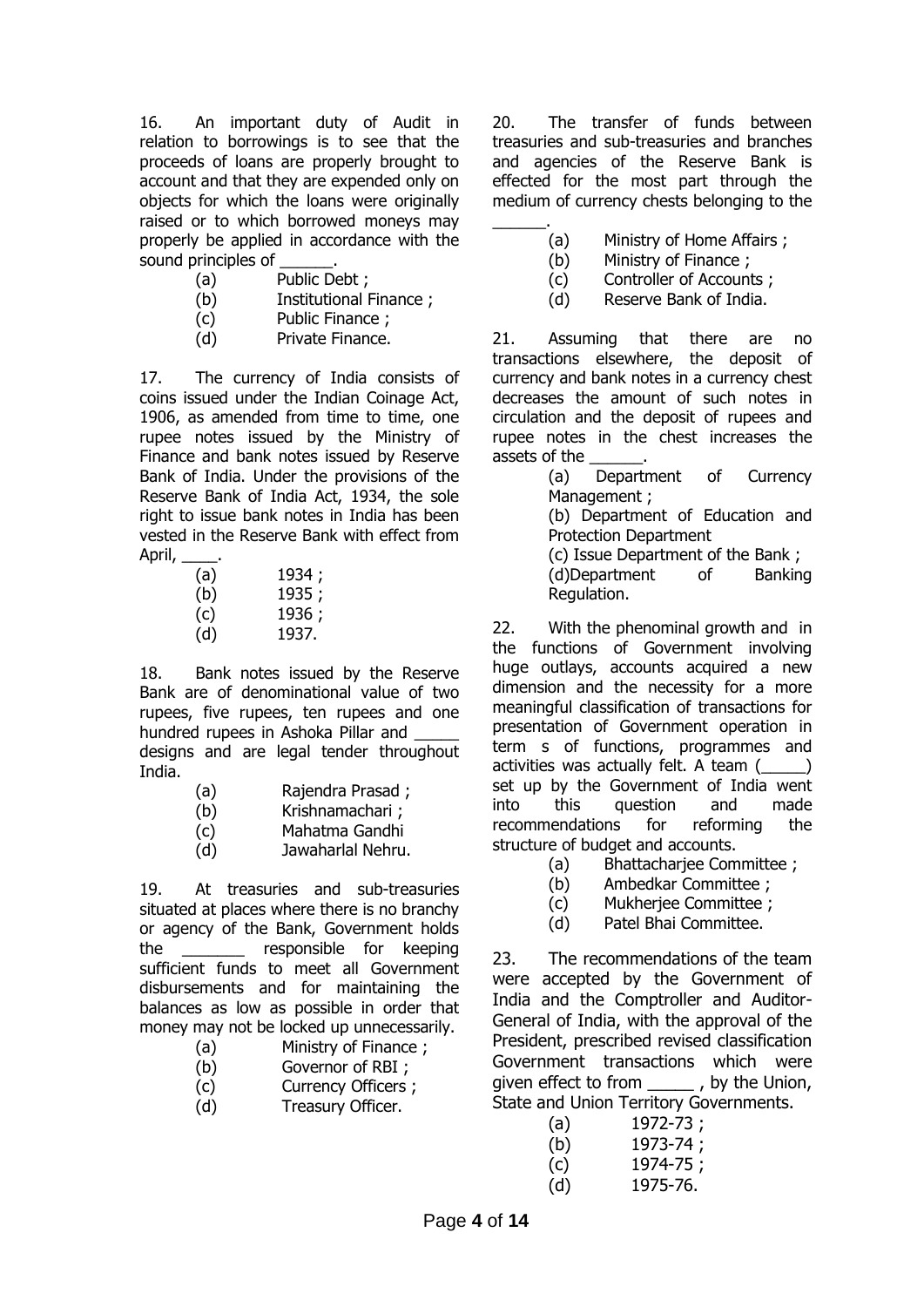24. The Government Accounts are kept in the main both accounts viz. (a) Consolidated Fund of India or State or Union Territory; (b) Contingency Fund of India or State or Union Territory and (c) Public Account.

- (a) Divisions ;
- (b) Parts ;
- (c) Major Head ;
- (d) Minor Head.

25. In Part-II, namely, Contingency Fund, of the Accounts are recorded the transactions connected with the Contingency Fund set up by the Government of India or of a State or Union Territory Government under of the Constitution / Section 48 of the Union Territories Act, 1963.

- (a) Article 267 ;
- (b) Article 268 ;
- (c) Article 269 ;
- (d) Article 270.

26. In Part III, namely, \_\_\_\_\_, of the Accounts, the transactions relating to Debit (other than those included in Part I), 'Deposits', 'Advances', 'Remittances' and 'Suspense' are recorded.

- (a) Public Debt ;
- (b) Public Account ;
- (c) Consolidated Fund ;
- (d) Contingency Fund.

27. The main unit of classification in accounts is

- (a) Major head ;
- (b) Minor Head ;
- (c) Sub-Head ;
- (d) Sub-Major Head.

28. Major Heads of account falling within the Consolidated Fund generally correspond to -

- (a) Functions ;
- (b) Programme ;
- (c) Activity ;
- (d) Object.

29. With effect from 1st January, 1982 and in the case of Jammu and Kashmir, Maharashtra, Manipur and Sikkim from 15th January, 1982, State Governments have been entrusted with their consent, in terms of Clause (1) of dot the Constitution, the functions of the Central Government under Article 150 of the Constitution in so far as such functions relate to the opening of sub-heads and detailed heads of accounts under the various Major and Minor Heads of Accounts in the State concerned.

(a) Article 258 ;

(b) Article 259 ;

(c) Article 260 ;

(d) Article 261.

30. The detailed classification of account heads in Government Accounts and the order in which the Major and Minor Heads shall appear in all account records shall be such as are prescribed by the Central Government from time to time on the advice of the

(a) Assistant Comptroller & Auditor General ; (b) Additional Deputy

Comptroller & Auditor General ;

(c) Deputy Comptroller & Auditor General ;

(d) Comptroller & Auditor General.

31. With effect from , the President in terms of Clause (1) of Article 239 of the Constitution, has directed the Administrators of the Union Territories of Arunachal Pradesh, Daman and Diu, and Pondicherry, subject to his control, also to discharge the functions of the Central Government under Article 150 of the Constitution in so far as such functions relate to the opening of sub-heads and detailed heads of accounts under the various Major and Minor Heads of Accounts within their respective territories.

- (a) 1st January, 1987 ;
- (b) 1st March, 1987 ;
- (c) 1st April, 1987 ;
- (d) 1st June, 1987.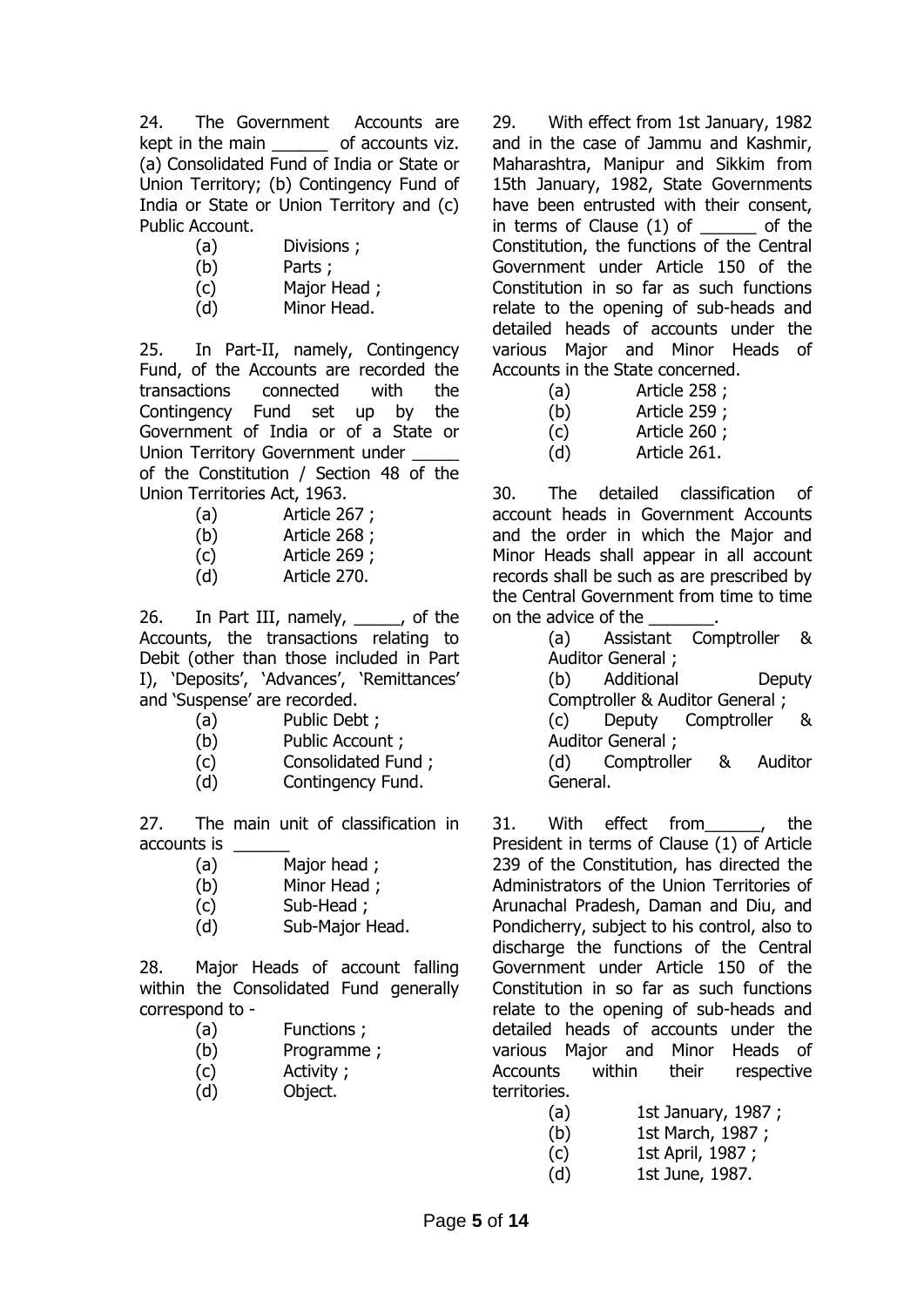32. In the coding pattern, the 1st digit in the Major Heads under 'Receipt Heads' (Revenue Account) is either 0 or 1, and the first digit for corresponding Major Heads for the same function in the Sections 'Expenditure Heads' (Revenue Account) 'Expenditure Heads' (Capital Account), and 'Loans and Advances' are derived by adding the number to the first digit in the Major Heads in the 'Receipt Head' (Revenue Section).

- (a) 0 or 02 ;
- $(b)$  2;
- $(c)$  3;
- $(d)$  4.

33. Taxes collected by Government are classified under -

- (a) Consolidated Fund ;
- (b) Contingency Fund ;
- (c) Public Account ;
- (d) Public Debt.

34. The treasury system under which the District Treasury is the basic unit and the focal point for the primary record of financial transactions of Government in the District with sub-treasuries under it at the Taluks / Tehsils in the District, was evolved more than

- (a) 40 years ago ;
- (b) 50 years ago ;
- (c) 80 years ago ;
- (d) a century ago.

35. The \_\_\_\_\_\_ if the District is in general charge of the treasury and is personally responsible for its general administration, for the correctness of its returns and the punctuality of their submission, and for the safe custody of the cash and other valuables it contains ; but he takes no part in the daily routine of treasury business.

(a) Block Development Officer concerned ;

(b) Sub-Deputy Collector concerned ;

(c) Sub-Divisional Officer concerned ;

(d) Collector or Deputy Commissioner.

36. Both the \_\_\_\_\_ and Treasurer being present, the locks and seals of the gates of the strong-room are made over intact by the guard and the room is opened, each official using his own key, and sufficient cash and notes to meet the probable demands of the day are taken out, made over to the Treasurer, and entered in his accounts.

- (a) District Collector ;
- (b) Deputy Commissioner ;

(c) Assistant Deputy Commissioner ;

(d) Treasury Officer.

37. In the case of receipts, the treasury checks the correctness of classification and completeness of the \_\_\_\_\_.

- (a) Bills ;
- (b) Challans ;
- (c) Vouchers ;
- (d) Sub-Vouchers.

38. In the cases where challans are countersigned by the departmental officers and the treasury does not handle cash business of the Government, ensures the correctness of

classification and completeness of challans and the depositor makes the remittances direct at the Bank.

- (a) the Treasury Officer ;
- (b) the Sub-Treasury Officer ;

(c) the Assistant Treasury Officer ;

(d) the departmental officer countersigning the challans ;

39. Currency Officers (RBI) are responsible for -

> (a)Supplying coins to treasuries ; (b)Supplying coins and notes to

treasuries ;

(c) Arranging for transfer of funds between treasuries and banks and remittance of money between treasury and Currency Office ;

(d)Combination of all these functions.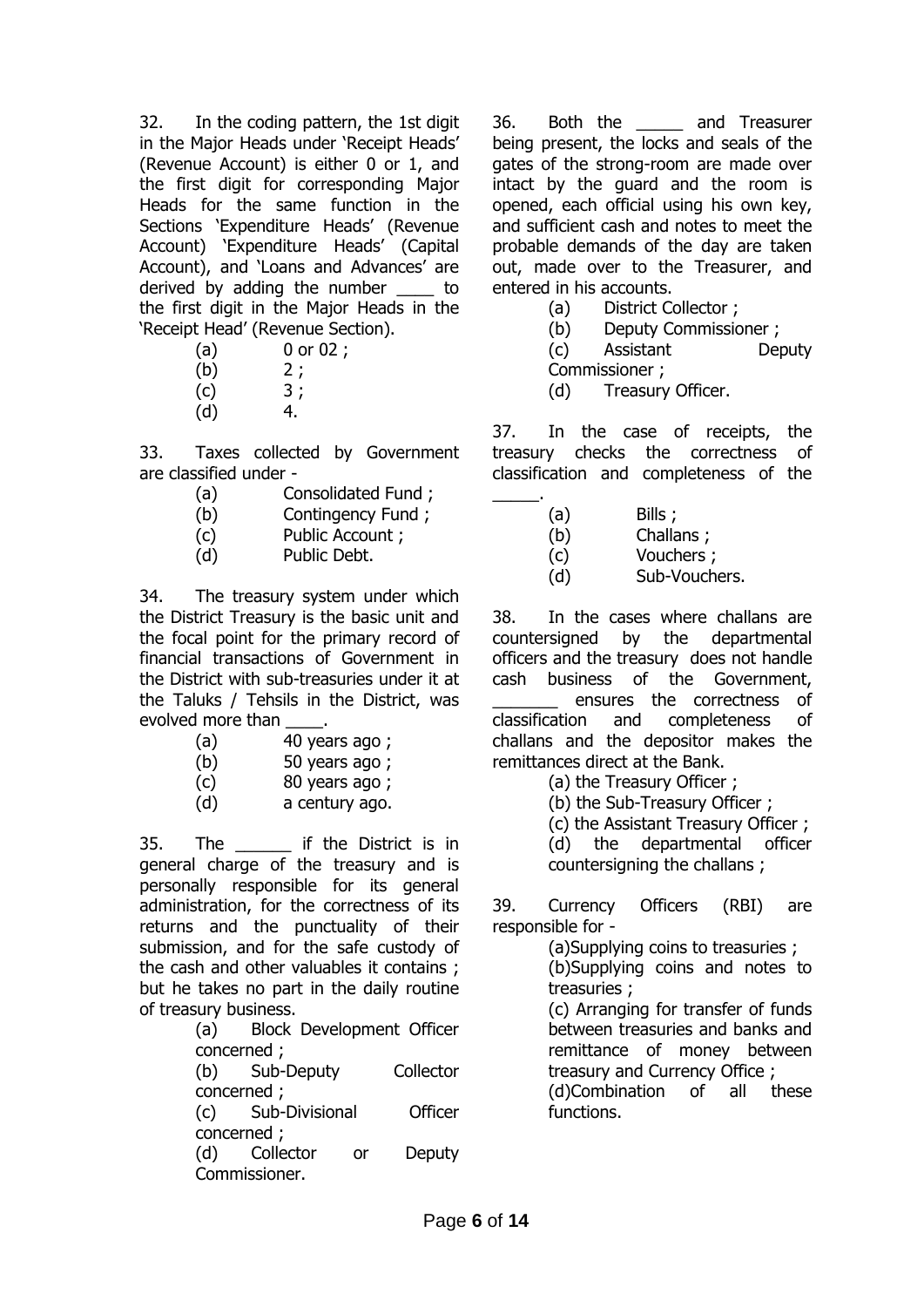40. The Finance Accounts of the Government are generally prepared in  $part(s)$ .

- (a)  $1$  (one) part ;
- (b) 2 (two) parts ;
- (c) 3 (three) parts ;
- $(d)$  4 (four) parts ;

41. The Constitution provides to constitute a Finance Commission at intervals of -

- $(a)$  5 (five) years ;
- $(b)$  10 (ten) years ;
- (c) 15 (fifteen) years '
- (d) 20 (twenty) years.

42. In the case of payment, claims are presented in the prescribed form at the treasury by the departmental drawing offices or by the public or pensioners. The bills presented by the public are countersigned by

- (a) Village Chowkidar ;
- (b) Member of Panchayat ;
- (c) Municipal Councillor ;
- (d) Departmental Officer.

43. In the case of non-banking treasuries, the treasury also performs the function of  $\qquad$ .

- (a) Checking the bills ;
- (b) Checking the vouchers ;
- (c) Checking the sub-vouchers
- (d) Making the cash payments.

44. The Accountant's balance includes the balances of the sub-treasuries and also the remittances in transit between the treasuries in the district, which have to be deducted before agreement can be effected with the

(a) Treasury Officer's balance ;

(b) Sub-Treasury Officer's balance (c)Assistant Treasury Officer's balance ;

(d) Treasurer's balance.

45. The Treasury Officer then verifies the cash, etc., in the hands of the Treasurer as shown in his balance and together with the Treasurer, locks it up under double lock in the strong-room which is then left for the night in-charge of the \_\_\_\_\_.

| (a) | Supervisor; |
|-----|-------------|
| (b) | Watchman ;  |
| (c) | Chowkidar;  |
| (d) | Guard.      |

46. The working of the treasury proceeds in this from day-to-day and the monthly process is completed by the cash (coin and notes) present in the district treasury on the last day of the month being verified by the himself or , if he is absent from headquarters or is otherwise unable to perform the duty, by a responsible assistant, the cash in each sub-treasury being similarly verified by the local officer-in-charge. An actual cash balance report for the whole district is then drawn up with which the account balance is compared.

- (a) Accountant ;
- (b) Treasurer ;
- (c) District Treasury Officer ;
- (d) Collector.

47. The point has now been reached for the despatch of the monthly returns to the Accountant General. These monthly returns which in the case of treasuries are separate for transactions of the State and for those of the Union, consist of (i) schedules of payment in two parts, the first relating to the payment made from the first to the 10th of the month and the second part to those made during the rest of the month ; (ii) schedule of receipts ; (iii) a list of payments ; and (iv) a cash account. These are written up daily in the treasury from the \_\_\_\_\_\_ Cash Book and the registers subsidiary thereto, and the vouchers are day by day numbered, arranged and put away under lock and key.

- (a) Treasurer's ;
- (b) Accountant's ;
- (c) Sub-Treasury Officer's ;
- (d) Treasury Officer's .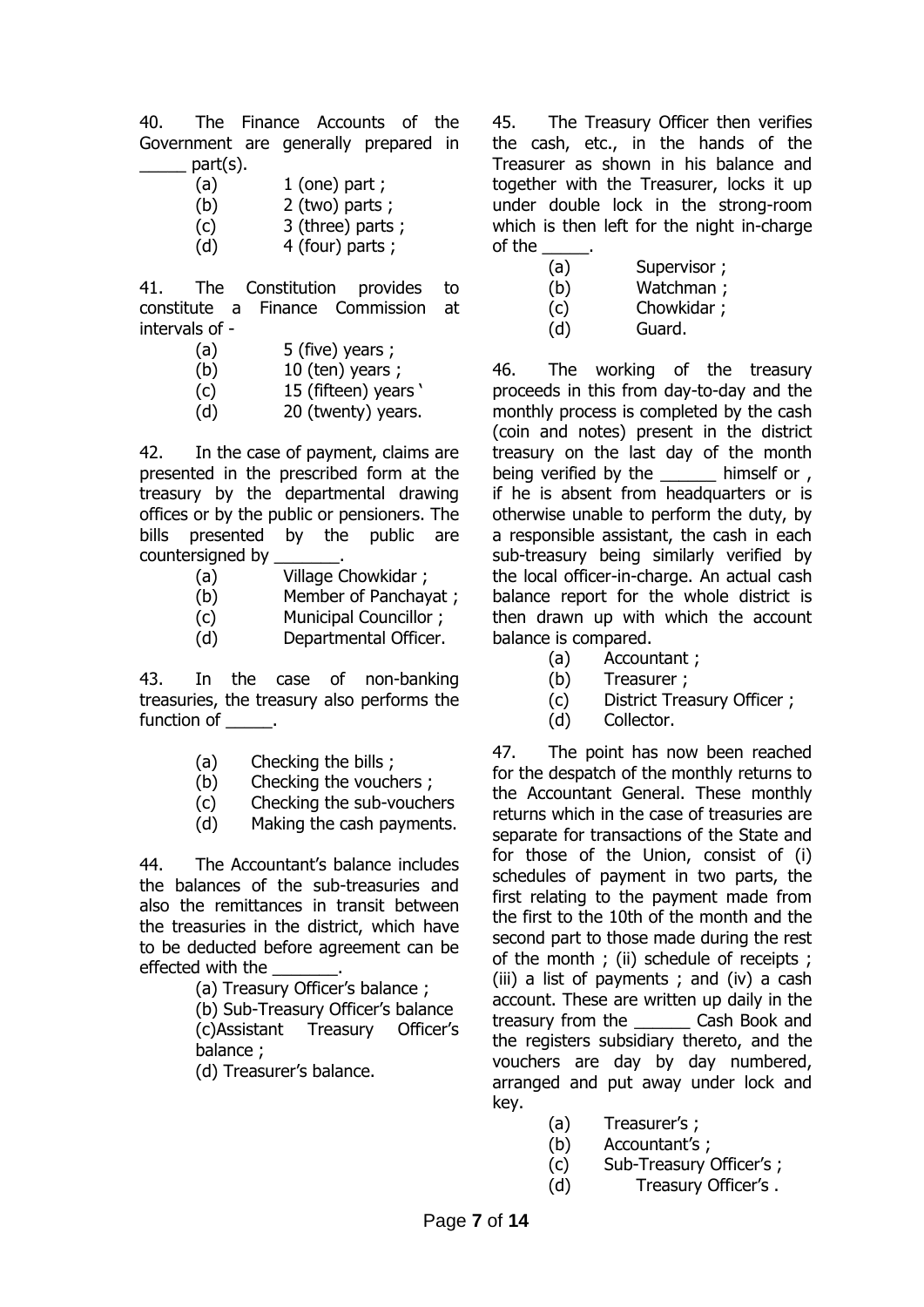48. The first batch of payment schedules, supported by necessary vouchers is sent to the Accountant General on the 10th and 11th of the month ; and the remaining schedules supported by necessary vouchers, the List of Payments and the Cash Account, which is accompanied by a certificate of agreement of the account balance with the balance reported in the cash balance report of the treasury for the last day of the month, are sent on the

(a) last day of the month ;

(b) first day of the succeeding month

(c) 10th day of the succeeding month

(d) 11th day of the succeeding month.

49. The Schedules, List of Payments and Cash Account described above, as sent from each treasury monthly to the accountant General, represent the first state of compilation of the accounts.

- (a) Divisional ;
- (b) District ;
- (c) Government ;
- (d) Public.

50. In matters of accounts and check at the treasury, the Collector with the Treasury Officer under him, is responsible to the Accountant General whose instructions he is bound to carry out. The Accountant General does not, however, ordinarily interfere with the Collector's responsibility for the \_\_\_\_\_ working of the Treasury further than by constant correspondent with him for the removal of irregularities detected in the accounts and returns submitted.

- (a) normal ;
- (b) practical ;
- (c) smooth ;
- (d) proper.

51. The system of central audit is confined to the offices of the Accountant s-General (Audit) located in the different

(a) Towns ;

\_\_\_\_\_.

- (b) Cities ;
- (c) Districts ;
- (d) States.

52. Local audit may be distinguished from inspection in that its purpose is to audit the initial accounts maintained in certain Government institutions and offices on the \_\_\_.

- (a) Desk ;
- (b) Table ;
- (c) Allegations ;
- (d) Spot.

53. Here the duties of audit are not confined merely to seeing whether the initial accounts are maintained in proper form or whether the financial rules are properly observed but a test audit of accounts is conducted in sufficient detail to verify the accuracy and completeness of accounts according to the prescribed for the audit of expenditure and receipts of the Union and State Government.

- (a) Rules ;
- (b) Instructions ;
- (c) Provisions ;
- (d) Code.

54. The object of inspection of treasuries by an Audit Officer is to the Revenue authorities in establishing a system of treasury working strictly in accordance with the prescribed rules.

- (a) Help ;
- (b) Guide ;
- (c) Assist ;
- (d) Pull up.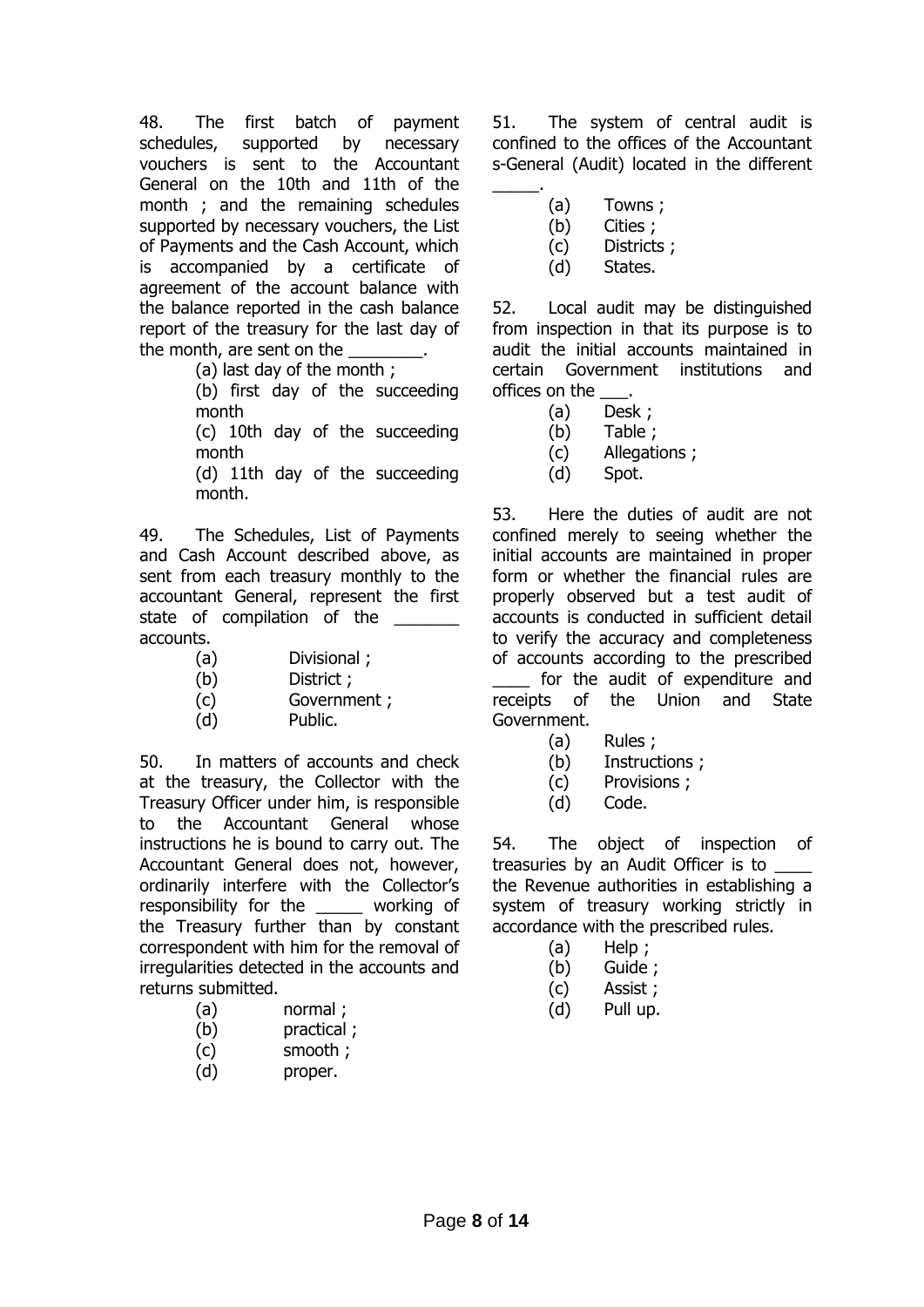55. The inspecting officer sees that irregularities brought to notice at the previous inspection have been \_\_\_\_\_ and that the correct procedure is being observed in respect of all matters, the procedure relating to which was considered defective previously.

- (a) Rectified ;
- (b) Removed ;
- (c) Remedied ;
- (d) Corrected.

56. The inspecting officer does not merely confine himself to the routine audit and inspection work. He is allotted one major work or eminor works, whether completed or in progress, for a complete analysis and examination of these accounts since commencement.

- (a) One ;
- (b) Two ;
- (c) Three ;
- (d) Four.

57. The main purpose of the local audit is to conduct a test check of the accounts for a particular period to verify the \_\_\_\_\_ and correctness of accounts.

- (a) True ;
- (b) Correctness ;
- (c) Accuracy ;
- (d) Exact.

58. The periodicity, scope and extent of local audit of the departmental offices and offices of authorities and bodies whose audit of entrusted to the Comptroller and Auditor-General are determined by the

- (a) Government ;
- (b) Local Authority ;
- (c) Local Body ;

(d) Comptroller and Audit-General.

59. An important element of local audit is the examination of and efficiency of internal control procedures.

- (a) Adequacy ;
- (b) Accuracy ;
- (c) Correctness ;
- (d) Exact.

60. The initial and subsidiary accounts are examined to see that they are ¬¬¬¬¬\_\_\_\_\_ maintained in the prescribed form; that financial rules and orders are being carried out and that adequate care and scrutiny are being exercised by the departmental officers to ensure their accuracy.

- (a) Smoothly ;
- (b) Correctly ;
- (c) Properly ;
- (d) Systematically.

61. The tender documents leading to the award of a contract for a work or supply of machinery, equipment, stores, etc., the contract, the design and estimates, the project feasibility report, periodical appraisal reports of a project, cost documents, papers leading to a financial sanction or decision, etc., are

- $\overline{\phantom{a}}$ (a) Checked ;
	- (b) Verified ;
	- (c) Scrutinized ;
	- (d) Examined.

62. The pay and allowances, overtime allowance claims, children's education claims, reimbursement of tuition fees claims and T.A. Bills are \_\_\_\_\_ with reference to the local records kept in the departmental accounts offices to satisfy about the correctness of the certificates on the basis of which the claims have been drawn and to see that the rules and regulations in regulating such claims have been followed.

- (a) Checked ;
- (b) Verified '
- (c) Scrutinized ;
- (d) Examined.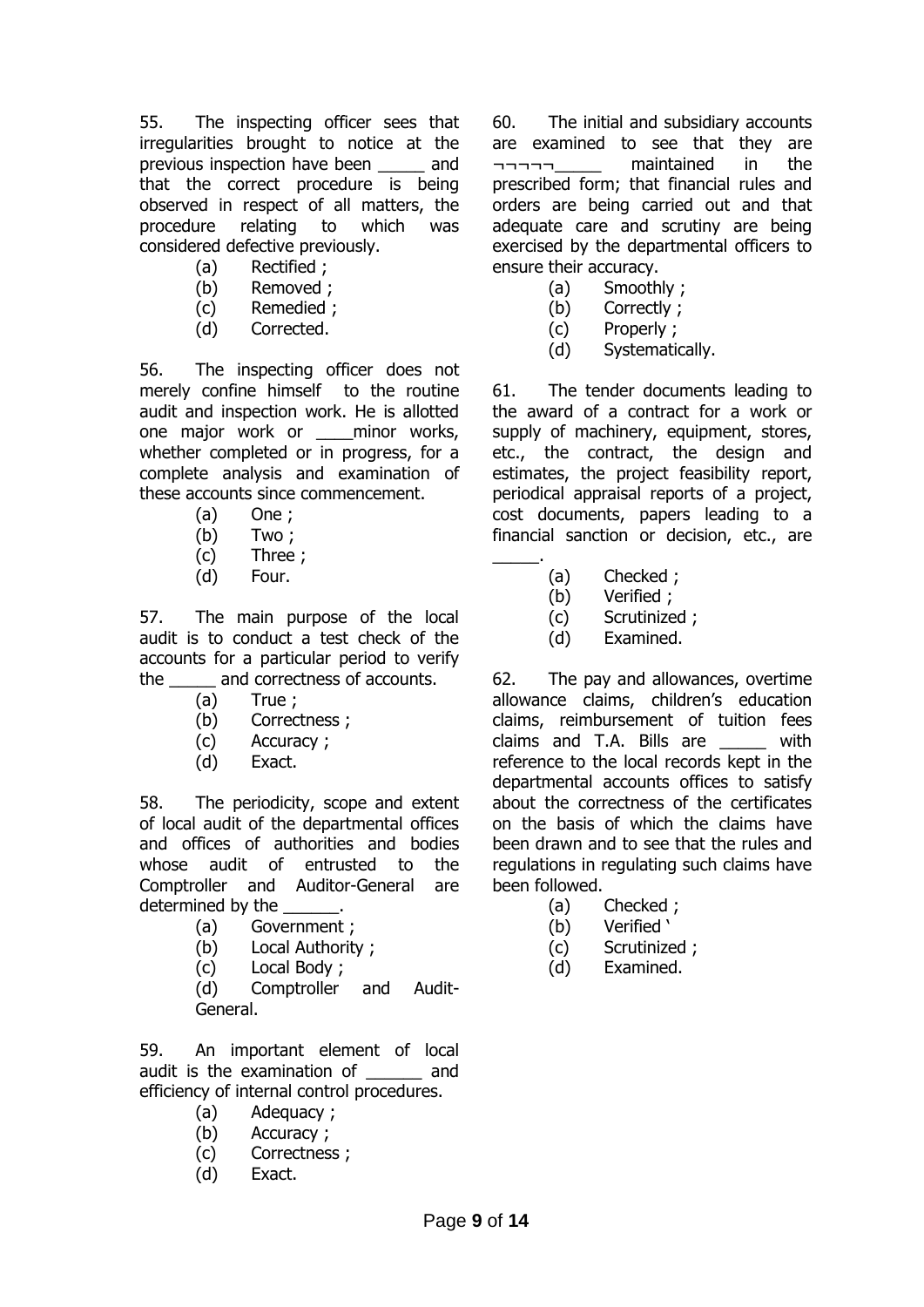63. The service books are \_\_\_\_\_ to see that (i) a service book is maintained for every non-Gazetted Government servant, (ii) entries of all events in the official career of a Government servant made in the service book and attested by the competent authority, (iii) no alternation is made in the date of birth without the sanction of competent authority; entries in the front page are reattested every five years, (iv) annual certificate of verification of service is recorded in the service book.

- (a) Checked ;
- (b) Verified ;
- (c) Scrutinized ;
- (d) Examined.

64. In the service book selected for check, the correctness of pay and \_\_\_\_\_ allowed to the Government servant from time to time for the period to which the check of service book relates, is also to be checked.

- (a) Allowances ;
- (b) Grade pay ;
- (c) Increments ;
- (d) Entitlements.

65. It is also checked that no payment has been made to a Government servant beyond his attaining the age of \_\_\_\_\_ or on the expiry of term of extension of service sanctioned by competent authority.

- (a) Retirement ;
- (b) Quitting service ;
- (c) Compulsory retirement ;
- (d) Superannuation.

66. A test check of the leave accounts including accounts of persons likely to retire or likely to complete \_\_\_ years of qualifying service are checked in detail.

- $(a)$  10 ;
- $(b)$  15;
- $(c)$  20;
- (d) 30.

67. As a rule, \_\_\_\_\_\_ matters which, can be and have been set right on the spot or are of no consequence to the finances of Government, are not mentioned, but if a number of similar points are noticed, they are brought to notice, mentioning the type of error or irregularity with one or more instances, so that proper instructions may be issued for future guidance of the Government servants concerned.

- (a) Trifling ;
- (b) Un-necessary ;
- (c) Useless ;
- (d) Contradictory.

68. Improper and irregular individual transactions are identified and cited as examples to **the significance of** faulty practices and promote the acceptance of constructive recommendations designed to save money, avoid improper payments or other losses or promote operational efficiency.

- (a) Show ;
- (b) Record ;
- (c) Demonstrate ;
- (d) Exhibit.

69. The statements and figures in relation to any defects or irregularities are based on clear documentary evidence.

- (a) Found ;
- (b) Detected ;
- (c) Noticed ;
- (d) Discovered.

70. Instead of quoting the rules or the order violated, the actual or possible effect of such deviation on the financial interest of Government is to be \_\_\_\_\_ clearly.

- (a) Reported ;
- (b) Stated :
- (c) Mentioned ;
- (d) Explained.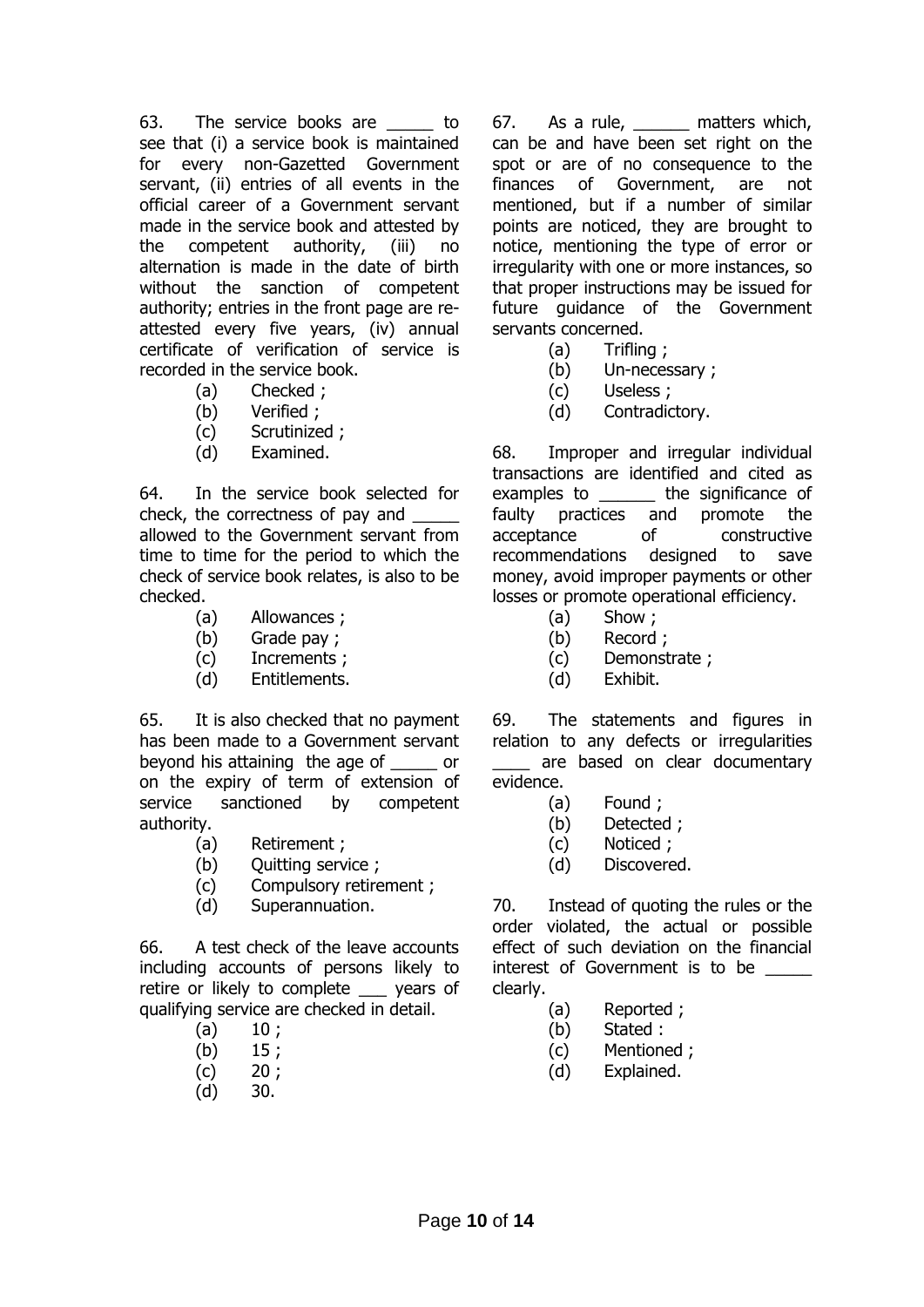71. The Inspection Report is completed by the Inspecting Officer before the audit of the office inspected is

and it is not signed until the officerin-charge of the Office (or any other officer acting on his behalf) has been given the opportunity for reading and discussing it and suggesting any omissions or modifications.

- (a) Abandoned ;
- (b) Closed ;
- (c) Concluded ;
- (d) Finished.

72. The inspection report is kept as brief as possible but the points raised in it are pursued until finally

- (a) Disposed of ;
- (b) Closed ;
- (c) Perused ;
- (d) Settled.

73. The Audit Notes does not require a reply in detail, but it is verified at a subsequent inspection that necessary action has been taken on it.

- (a) Draft ;
- (b) Fair ;
- (c) Typed ;
- (d) Test.

74. Under the Audit and Accounts Order, \_\_\_\_, as adapted, audit of receipts accruing under Debt, Deposit and Remittance heads and of those included in the subsidiary accounts of Government Commercial undertakings devolved under on the Comptroller and Auditor-General under Paragraph 13(1) of the Order and is conducted in such manner and to such an extent as may be prescribed by him.

- (a) 1936 ;
- (b) 1947 ;
- (c) 1950 ;
- (d) 1955.

75. The Comptroller and Auditor-General may, with the approval of and shall if so required by, the President or the Governor of State, audit and report on the receipt of any Department of the Union or State and for this purpose the President or the Governor may, after consultation with the make regulations with respect to the conduct of audit of such Department.

- (a) Finance Minister ;
- (b) Finance Commission ;
- (c) Council of Ministers ;
- (d)Comptroller and Auditor-General.

76. Article of the Constitution and Section 49 of the Government of Union Territory Act, lay down that the Reports of the Comptroller and Auditor-General of India relating to the accounts of the Union/Union Territories with Legislature and the States shall be submitted to the President or the Governor/Administrator, as the case may be, who shall cause them to be laid before each House of Parliament or Legislature.

- $(a)$  151;
- (b) 162 ;
- (c) 370 ;
- (d) 371.

77. Article 151 of the Constitution and Section 49 of the Government of Union Territories Act, \_\_\_\_, thus lay on the Comptroller and Auditor-General the duty for auditing the accounts, not only of expenditure, but also of receipts of the Union / Union Territories with Legislature and the States.

- $(a)$  1936;
- (b) 1947 ;
- (c) 1950 ;
- (d) 1963.

78. The detailed audit of receipts of the other major revenue earning departments like Income Tax, Excise, Sales Tax, etc., was taken up in  $\qquad \qquad$ .

- (a) 1936 ;
- (b) 1947 ;
- (c) 1950 ;
- (d) 1960.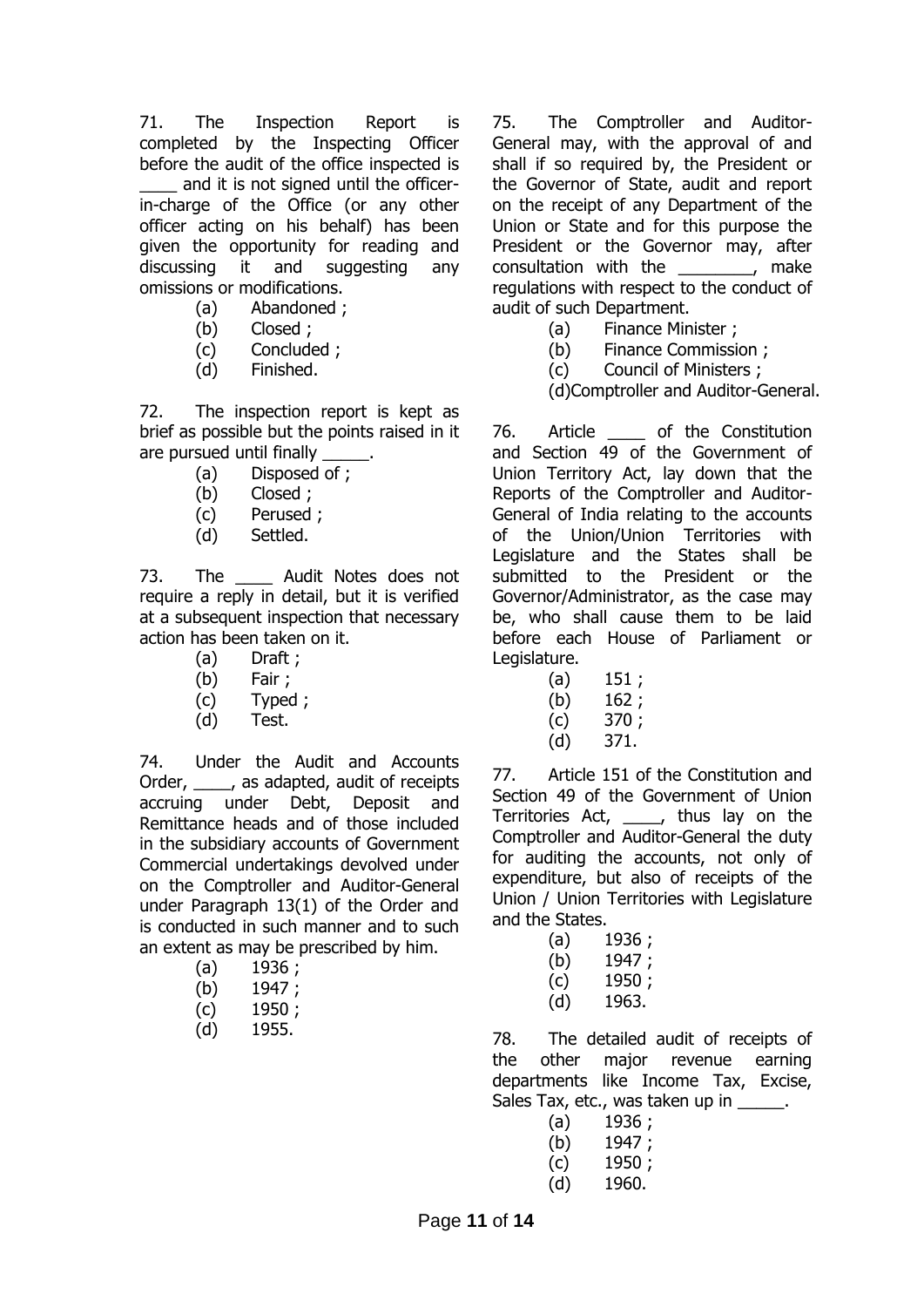79. \_\_\_ are collected by the State for general purpose of the community; these do not involve any direct quid pro quo from the State to the tax payer.

- (a) Revenues ;
- (b) Funds ;
- (c) Cess ;
- (d) Taxes.

80. The revenues, on the other hand, involve some quid pro quo; these are, generally, receipts in return for supplies and services rendered by the State and include contractual receipts like those from sales of forest produce, gross revenues of service organisations or public utilities like road transport or railways and also surpluses of State commercial enterprises.

- (a) Gross ;
- (b) Other ;
- (c) State ;
- (d) Non-tax.

81. The levy and collection of a tax are regulated by substantive and procedural provisions of a \_\_\_\_\_\_.

- (a) Rule ;
- (b) Act ;
- (c) Legislature ;
- (d) Law.

82. A tax assessment is a quasijudicial act; a non-tax revenue is purely an administrative \_\_\_\_\_.

- (a) Power ;
- (b) Action ;
- (c) Decision ;
- (d) Arrangement.

83. With the passing of the Comptroller and Audit-General's (Duties, Powers and Conditions of Service) Act, \_\_\_\_, the audit of all receipts is vested in the Comptroller and Auditor-General under an express provision in the Act.

- (a) 1950 ;
- (b) 1955 ;
- (c) 1960 ;
- (d) 1971.

84. The Comptroller and Auditor-General now audits all tax and non-tax of the Union, States and Union Territories.

- (a) Income ;
- (b) Revenue ;
- (c) Expenditure ;
- (d) Receipts.

85. Interpretation of law is a judicial

- \_\_\_\_\_. (a) Decision ;
	- (b) Order ;
	- (c) Announcement ;
	- (d) Function.

86. Audit has, therefore, to be mainly with regard to the statutory provisions as judicially interpreted.

- (a) Guided ;
- (b) Streamlined ;
- (c) Enforced ;
- (d) Regulated ;

87. Audit may well point out cases where there is an apparent \_\_\_\_ or loophole in the law or where certain provisions in their actual working do not apparently bring out the true legislative intention.

- (a) Irregularity ;
- (b) Lapses ;
- (c) Fault ;
- (d) Lacuna.

88. As for the rules, regulations and instructions issued by the Revenue Departments under their delegated powers, or exemptions granted by them, Audit has to see that these are issued by competent authorities after following the procedures prescribed by \_\_\_\_ and in accordance with the guidelines laid down in the law.

- (a) Parliament ;
- (b) Legislature ;
- (c) Government ;
- (d) Law.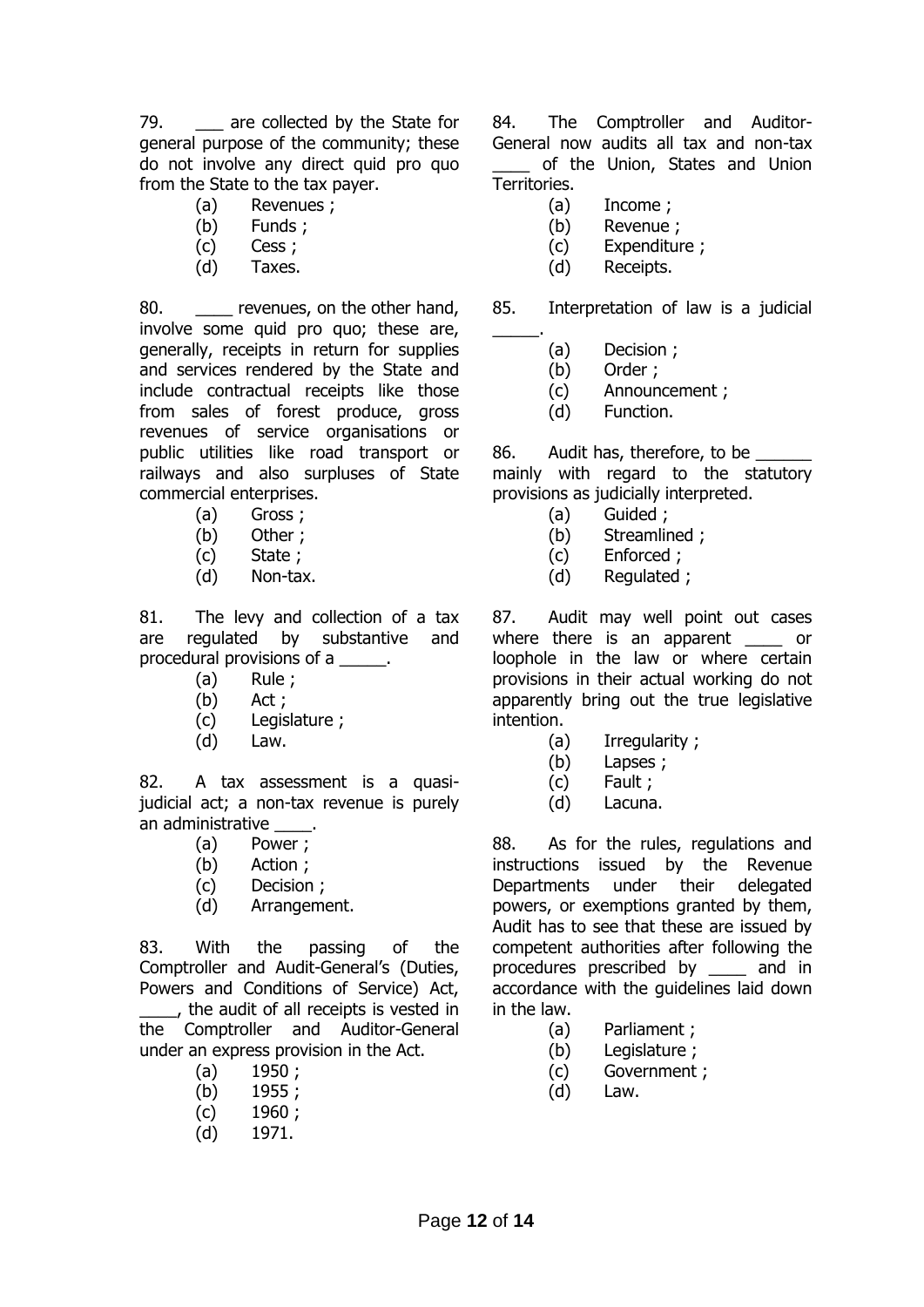89. The most important function of audit is to see (1) that adequate regulations and procedure have been framed by the Revenue Department to secure an effective check on assessment, collection and proper allocation of taxes; and (2) to satisfy itself by adequate test check that such regulations and procedure are actually being

- (a) Complied with ;
- (b) Followed ;
- (c) Implemented ;
- (d) Carried out.

90. The Indian Audit and Accounts Department is entitled to receive a copy of an order sanctioning expenditure or a sanction which is otherwise to be enforced in audit from the authority competent to accord the  $\qquad \qquad$ .

- (a) Approval ;
- (b) Sanction ;
- (c) Order ;
- (d) Expenditure.

91. With the enactment of "The Manipur Local Funds (Accounts & Audit) Act, it has been the statutory duty of Local Fund Audit Department to audit the accounts of Local Authority, such as, Small Town Committees, Municipalities, District Councils, Manipur University, Board of Secondary Education, Khadi & Village Industries Board, etc.

- $(a)$  1966;
- (b) 1976 ;
- (c) 1979 ;
- (d) 1984.

92. In order to maintain uniformity and achieve standardisation in the form of the Audit reports, to facilitate incorporation of certain essential information which ought to be available in the Audit Reports as also to meet the statutory requirements, a model form of Audit Report on the accounts of Local Authority has been prepared as in Annexure - .

- $(a)$   $A$ ;  $(b)$   $B$ ;
- $(C)$  I;
- (d) II.
	-

93. The following are the rates of audit fee to be levied from the Local Bodies, Autonomous Bodies, etc., as prescribed by the Government of Manipur, Secretariat, Finance Department (PIC) vide Order No. 8/36/89-PIC, dated  $\equiv$  :

| (a) | 05/07/1966; |
|-----|-------------|
| (b) | 10/04/1975; |
| (c) | 21/09/1979; |
| (d) | 15/11/1989. |

94. The Assistant Audit Officer / Supervising Officer of the inspecting team shall submit a bill in triplicate to the D.D.O. & Head of Office showing the particulars, such as, composition of team, accounts audited, number of days taken for audit, rate of audit fee and total amount of the bill payable by the office concerned in the specimen form given in Annexure -

- $(a)$  I;
- $(b)$  II;
- $(C)$  III ;
- (d) IV.

95. Cash Book is the most record.

- (a) Important ;
- (b) Fundamental ;
- (c) Original ;
- (d) Compulsory.

96. All receipts are taken into account in in chronological order from Receipt Book.

- $(a)$  Full ;
- (b) Part ;
- (c) Cash Book ;
- (d) Bill Register.

97. All vouchers are kept \_\_\_\_ in chronological order and are numbered serially.

- (a) Tagged ;
- (b) Filed ;
- (c) Clubbed ;
- (d) Properly.